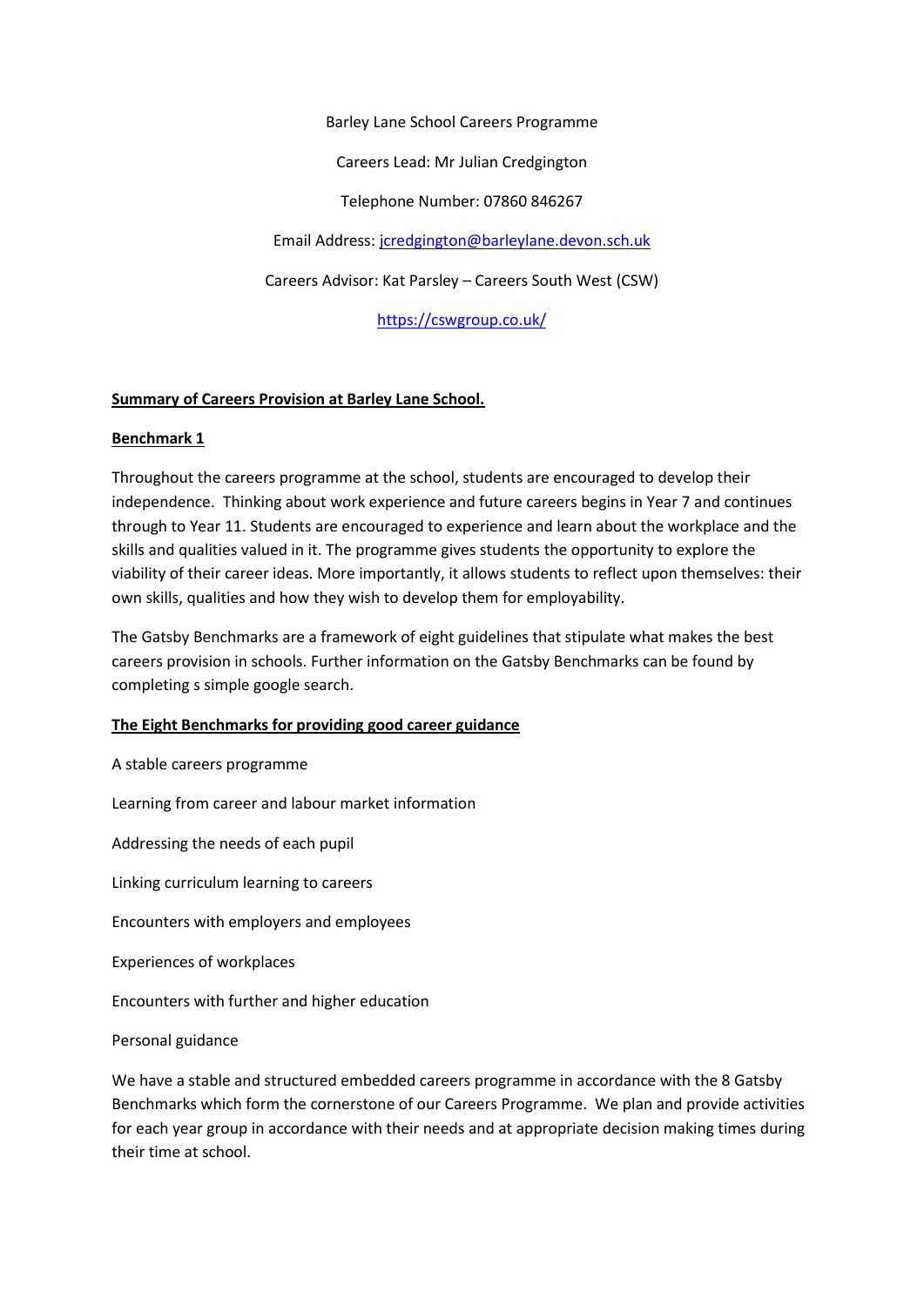## **Years 7 – 11**

'Take Your Child to Work Day'

Gatsby Benchmark 4 – Linking curriculum learning to careers;

Gatsby Benchmark 5 – Encounters with employers and employees;

Gatsby Benchmark 6 – Encounters of Workplaces.

The day will be particularly beneficial to students if they can recognise where the skills they develop in the classroom become relevant to a job, i.e. the use of Maths (buying, selling, etc) or English (telephone manner, writing letters, etc) IT use of computers in the work place. It would be most helpful if parents could help students to consider these points.

#### **Year 8 Guided Options Programme:**

Gatsby Benchmark 2 – Learning from career and labour market information;

Gatsby Benchmark 3 – Addressing the needs of each student;

Gatsby Benchmark 7 – Encounters with further and higher education;

Gatsby Benchmark 8 – Personal Guidance

Students in Year 8 experience wider curriculum opportunities in outdoor education and curriculum enrichment. They also have the opportunity to talk to their tutors and the wider team on the options available here. Pupils and parents are offered informal discussions so that we have the right course for each pupil.

#### **Year 9**

Gatsby Benchmark 2 – Learning from career and labour market information;

Gatsby Benchmark 3 – Addressing the needs of each student;

Gatsby Benchmark 4 – Linking curriculum learning to careers;

Gatsby Benchmark 7 – Encounters with further and higher education;

Our objective is to provide an impartial careers and information programme to all students, enabling them to make informed decisions about their future. In Year 9 they will also have to opportunity to attend the, National Apprenticeship Show at Westpoint.

Gatsby Benchmark 2 – Learning from career and labour market information;

Gatsby Benchmark 3 – Addressing the needs of each student;

Gatsby Benchmark 4 – Linking curriculum learning to careers;

Gatsby Benchmark 5 – Encounters with employers and employees;

Gatsby Benchmark 6 – Encounters of Workplaces.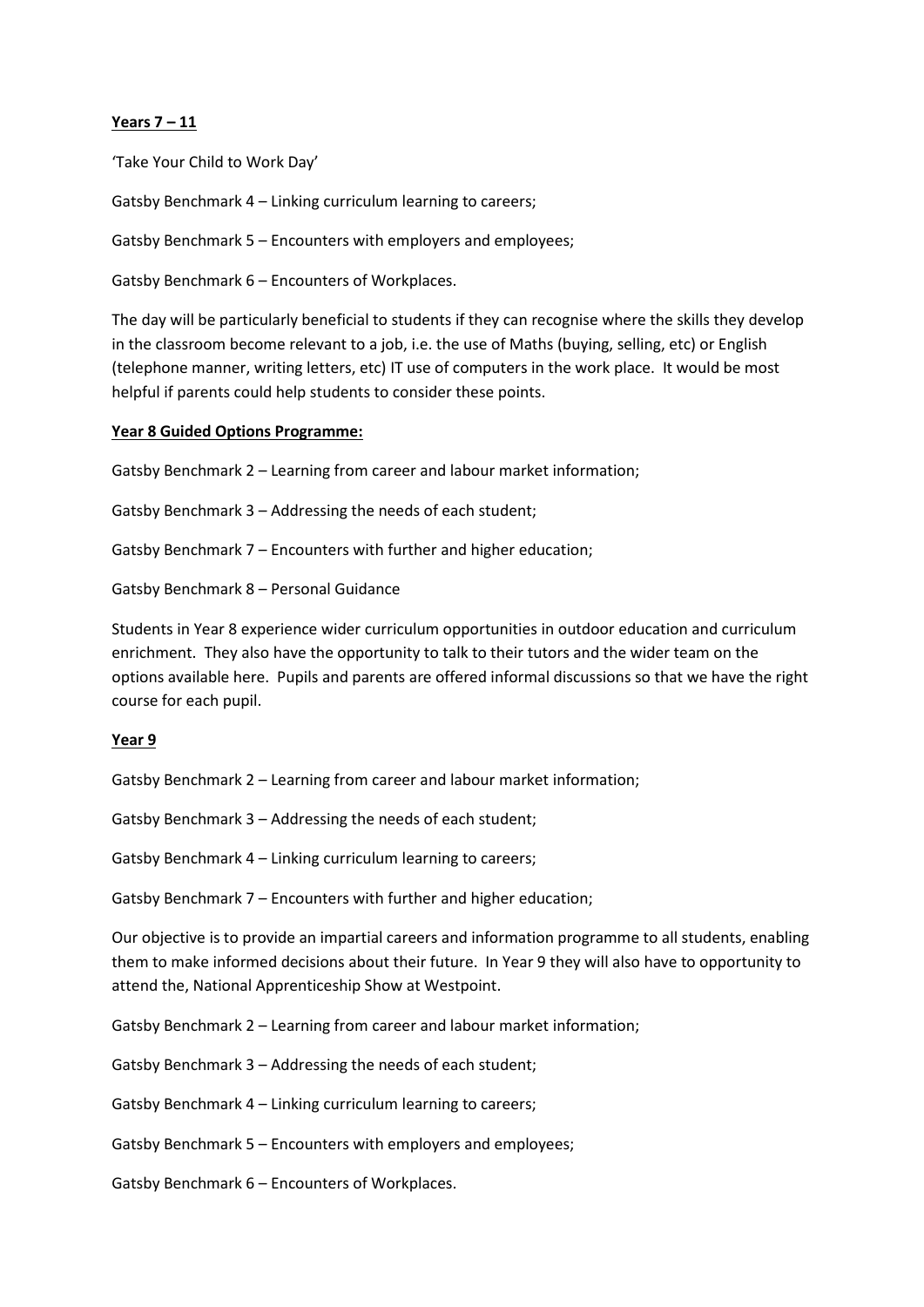## **Year 10**

Work Experience –Step-by-Step guides to work experience are provided to each students along with information for parents on deadline dates – these are also published on the school's website. Pupils are encouraged to find a placement in the career area they are most interested in. There are obviously some placements like medical placements which students won't be able to take part in due to their age and confidentiality. All students on the SEN register are given additional support to write letters and find placements. Almost all students on work experience will get a visit from a member of staff during Work Experience programme except those which are out of county – these students will get a telephone call. The school must get feedback from the employer.

## **Year 11**

| Gatsby Benchmark 2 – Learning from career and labour market information; |
|--------------------------------------------------------------------------|
| Gatsby Benchmark 3 – Addressing the needs of each student;               |
| Gatsby Benchmark 4 – Linking curriculum learning to careers;             |
| Gatsby Benchmark 5 – Encounters with employers and employees;            |
| Gatsby Benchmark 6 - Encounters of Workplaces                            |
| Gatsby Benchmark 7 – Encounters with Further and Higher Education        |
| Gatsby Benchmark 8 - Personal Guidance                                   |

National Apprenticeship Show; SEN Careers Fair; One-to-one career guidance for all Pupil Premium students, creating a personal career plan from Careers South West – independent and impartial careers guidance provider;

## Visits to Post 16 establishments

Our objective is to provide an impartial careers and information programme to all students, enabling them to make informed decisions about their future. To achieve this we multiple opportunities for pupils to experience a range of courses and opportunities in work placements.

Please also take a look at the Careers South West website, parents can register to receive a monthly newsletter, young people and parents can talk to a CSW Adviser via web chat Tue-Thurs from 4pm to 7pm, and if you 'like' them on Facebook you can receive regular job, college and careers related updates.